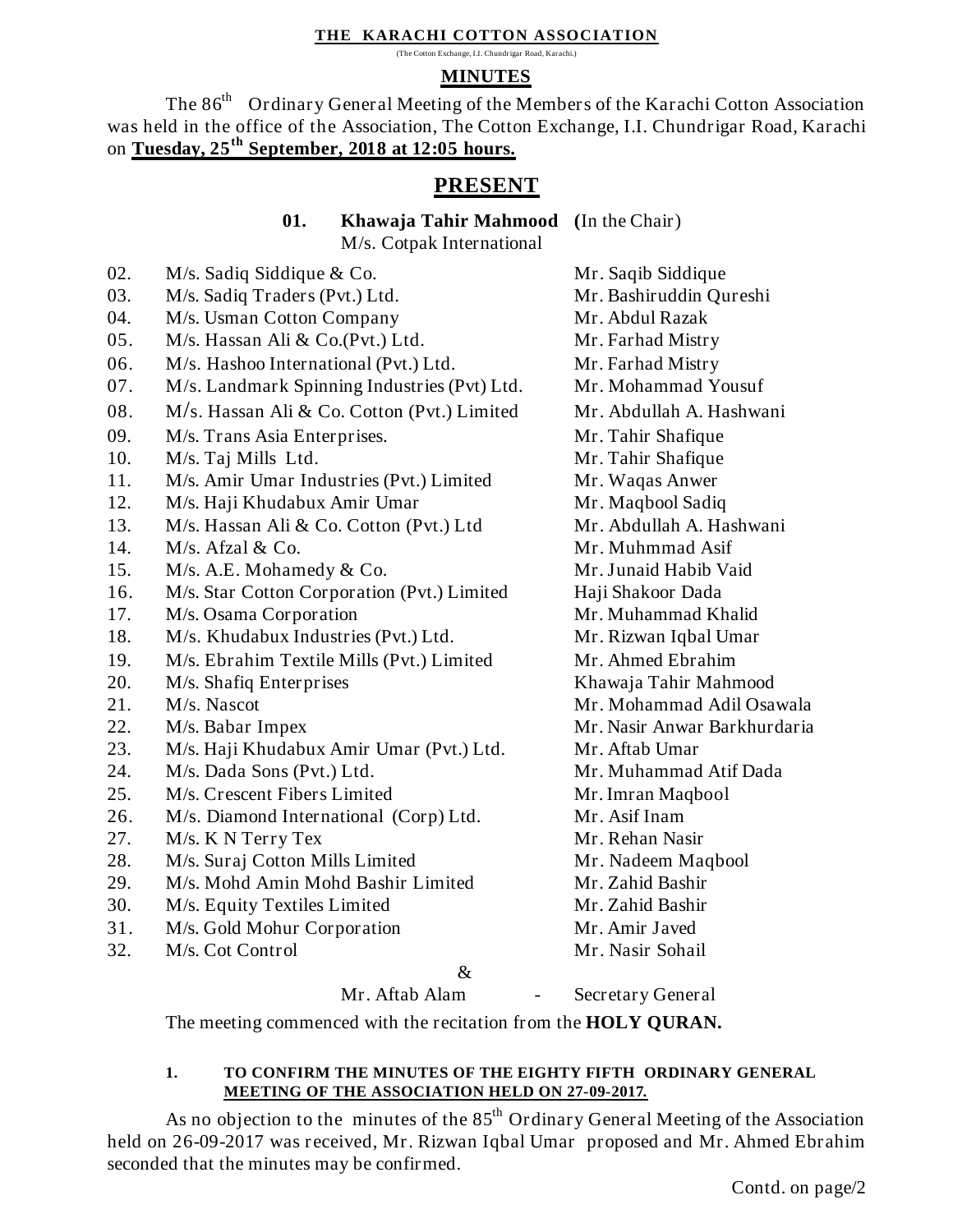The General Body unanimously confirmed the minutes of the  $85<sup>rd</sup>$  Ordinary General Meeting of the Association held on 26-09-2017 and Chairman signed the minutes in token of confirmation.

#### 2. **TO ADOPT THE DIRECTORS' REPORT (REPORT OF THE EXECUTIVE COMMITTEE) FOR THE YEAR ENDED 30-06-2018.**

Mr. Ahmed Ebrahim proposed and Rizwan Iqbal Umar seconded that the Directors' Report for the year ended 30-06-2018 may be adopted.

The General Body unanimously adopted the Directors' Report for the year ended 30-06-2018.

#### **3. TO PASS THE AUDITED FINANCIAL STATEMENTS OF THE ASSOCIATION FOR THE YEAR ENDED 30-06-2018.**

Mr. Rizwan Iqbal Umar proposed and Mr. Nasir Anwer Barkhurdaria seconded that the Audited Financial Statements of the Association for the year ended 30-06-2018 may be adopted.

After discussion, the General Body unanimously adopted the Audited Financial Statements of the Association for the year ended 30-06-2018.

.

## 4. **TO APPOINT AUDITORS FOR THE YEAR 2018-19 AND TO FIX THEIR REMUNERATION.**

Secretary General informed the General Body that M/s. Tariq Abdul Ghani Maqbool & Co., Chartered Accountants vide their letter dated 17-08-2018 had informed that they were willing to continue as Auditors of the Karachi Cotton Association for the financial year ending 30-06-2019 at annual remuneration of Rs. 125,000/- plus SST.

Secretary General further informed the General Body that M/s. Tariq Abdul Ghani Maqbool & Co., Chartered Accountants, were appointed as Auditors of the Association by the General Body in its meeting held on 26-09-2017 for the year 2017-18 ending 30-06-2018, at an annual remuneration of Rs. 120,000/- plus SST.

As there was no other applicant except M/s. Tariq Abdul Ghani Maqbool & Co., Chartered Accountants, the General Body unanimously resolved that M/s. Tariq Abdul Ghani Maqbool & Co., the retiring Auditors, who offered their services as Auditors of the KCA for the year 2018-19 ending 30-06-2019, be appointed as Auditors of the Association for the year 2018-19 ending 30-06-2019 at an annual remuneration of Rs. 125,000/- plus SST.

### **5. TO DECLARE THE RESULTS OF THE ELECTIONS OF THE EXECUTIVE COMMITTEE/OFFICE BEARERS OF THE ASSOCIATION FOR THE YEAR 2018-19.**

Secretary General informed that as per Final Results of Election of the Executive Committee and Office Bearers of the KCA for the year 2018-19 announced by the Election Commission, against 08 vacant seats in the **"CORPORATE CLASS",** 10 nominations were received. After withdrawal of 02 nominations, there were 08 candidates left as there were vacant seats in the respective Class. The following 08 candidates, therefore, were declared elected unopposed as Members of the Executive Committee of the Association for the year 2018-19 from the respective Class:-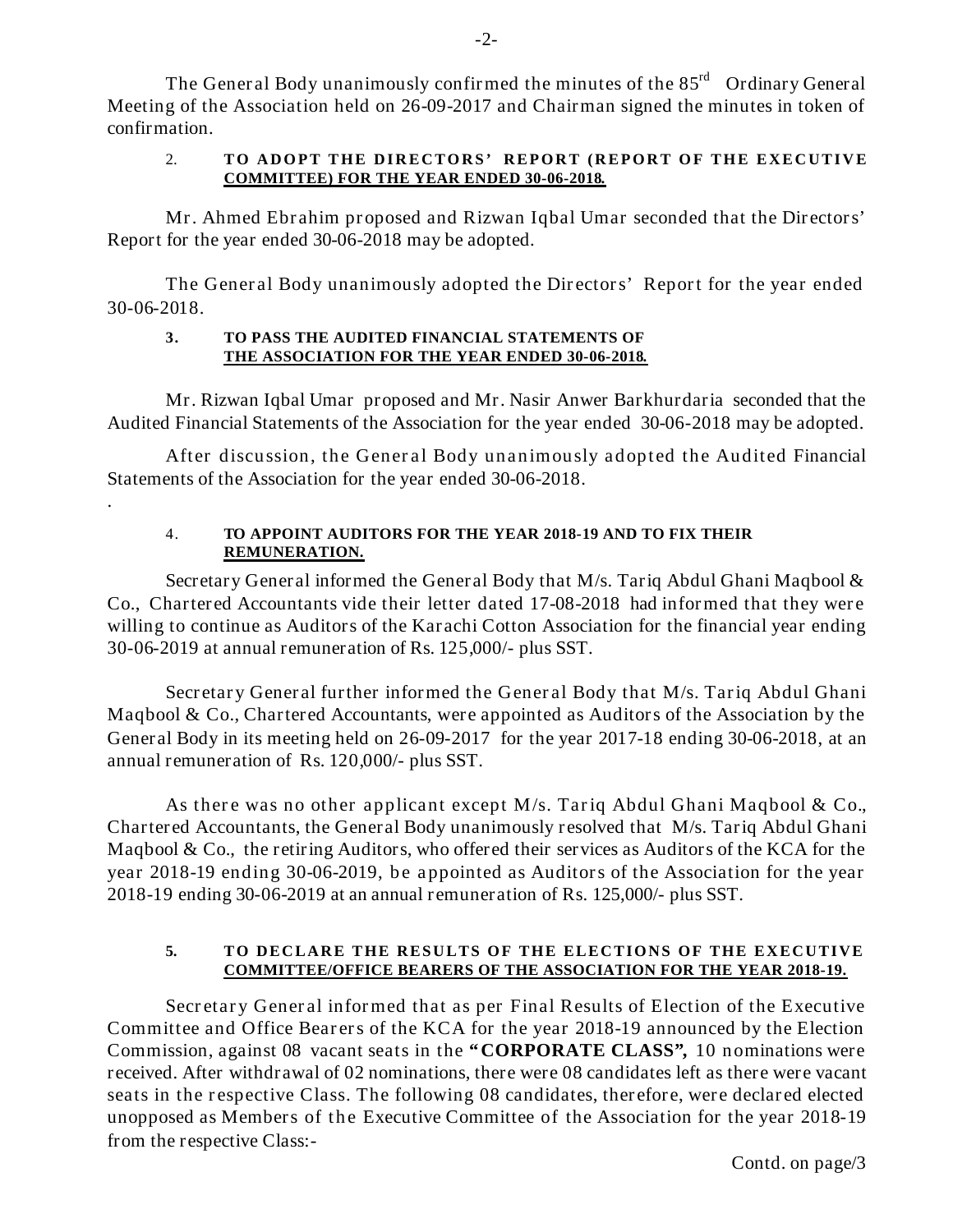#### **CORPORATE MEMBERS (08 VACANT SEATS)**

- 1) **Mr. Afzal Umer** M/s. Al-Karam Textile Mills (Pvt.) Limited
- 2) **Mr. Jahangir Moghul** M/s. Moghul & Sons.
- 3) **Mr. Muhammad Asif** M/s. Afzal & Co.
- 4) **Mr. Muhammad Atif Dada** M/s. Dada Sons (Pvt.) Limited
- 5) **Mian Mahmood Ahmad** M/s. Mahmood Cotton Ginners
- 6) **Mr. Nadeem Maqbool** M/s. Suraj Cotton Mills Limited
- 7) **Mr. Prem Chand** M/s. Shan Cotton Ginners & Oil Mills
- 8) **Mr. Rizwan Iqbal Umer** M/s. Khudabux Industries (Pvt.) Ltd.

Secretary General also informed that since there were only 04 candidates who had filed Nomination Forms for the 04 vacant Seats in the Class of ASSOCIATE MEMBERS**,** the following candidates, therefore, were duly elected un-opposed as Members of the Executive Committee of KCA for the year 2018-19 from the respective Class:-

#### **ASSOCIATE MEMBER (04 VACANT SEATS)**

- 1) **Mr. Amir Javed** M/s. Gold Mohur Corporation
- 2) **Mr. Humayun Zafar** M/s. Humayun Zafar
- 3) **Khawaja M. Zubair** M/s. Baltic Control Pakistan
- 4) **Mr. Muhammad Khalid** M/s. Osama Corporation

As regard the elections of the Office Bearers of the KCA for the year 2018-19, Secretary General informed that Mr. Muhammad Atif Dada, Mr. Humayun Zafar and Mr. Rizwan Iqbal Umar, elected members of the Executive Committee for the year 2018-18, filed their Nomination Papers for the elections of the Chairman, Senior Vice-Chairman and Vice-Chairman of the KCA respectively. As there were no other candidates except Mr. Muhammad Atif Dada, Mr. Humayun Zafar and Mr. Rizwan Iqbal Umar for the elections of the Chairman, Senior Vice-Chairman and Vice-Chairman of the KCA, **Mr. Muhammad Atif Dada, Mr. Humayun Zafar** and **Mr. Rizwan Iqbal Umar** were duly elected unopposed as **Chairman, Senior Vice-Chairman and Vice-Chairman** of the KCA for the year 2018-19 respectively.

 $C$ ontd. on page/4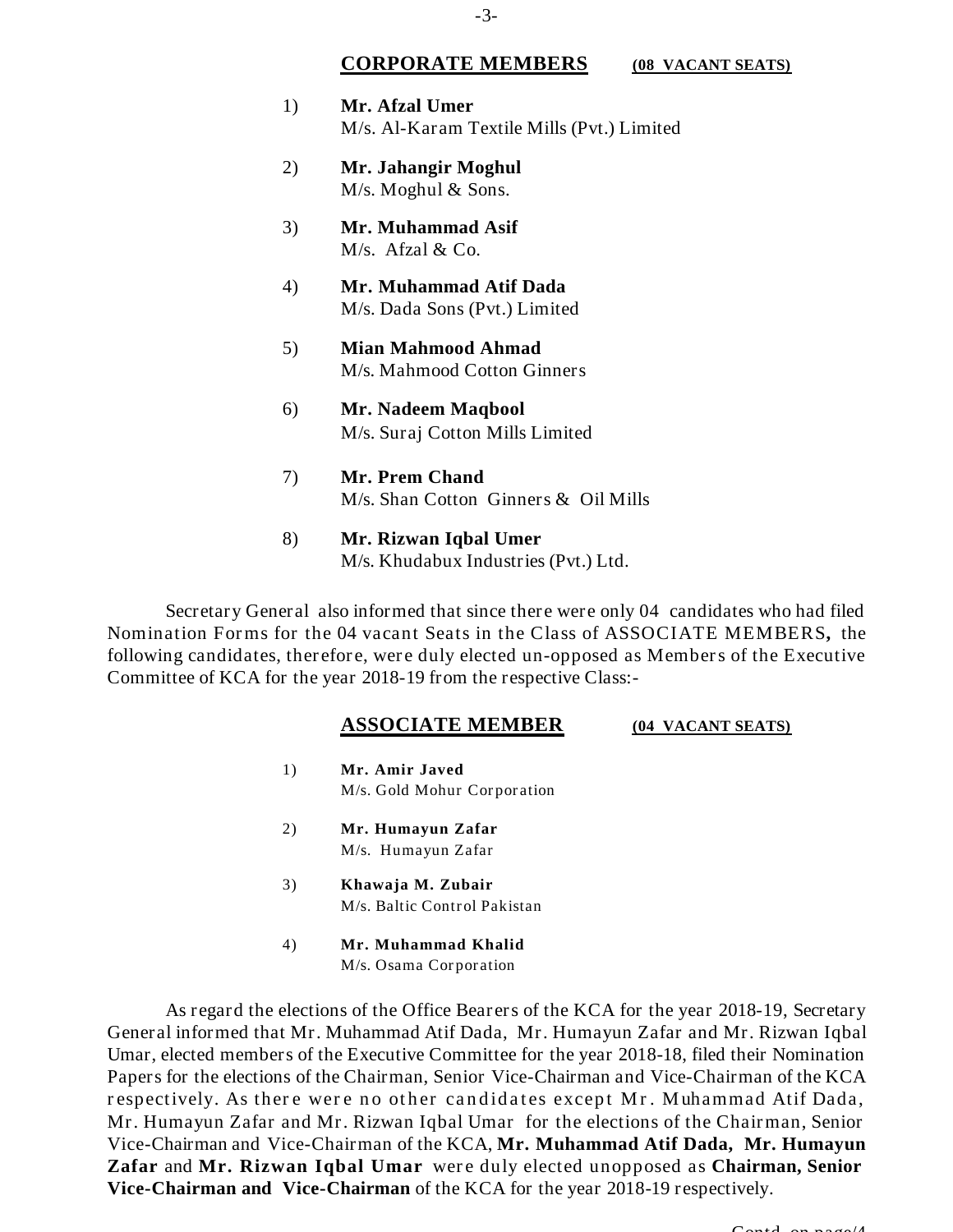Secretary General further informed that on the basis of the Result of Elections of the Executive Committee and Office Bearers of the KCA, the composition of the Executive Committee of the KCA for the year 2018-19 will be as under:-

| 01 | Mr. Muhammad Atif Dada Chairman<br>M/s. Dada Sons (Pvt.) Limited            |
|----|-----------------------------------------------------------------------------|
| 02 | Mr. Humayun Zafar<br>Senior Vice-Chairman<br>M/s. Humayun Zafar             |
| 03 | Mr. Rizwan Iqbal Umer Vice-Chairman<br>M/s. Khudabux Industries (Pvt.) Ltd. |
| 04 | Mr. Ahmed Ebrahim<br>M/s. Ebrahm Textile Mills (Pvt.) Limited               |
| 05 | Mr. Afzal Umer<br>M/s. Al-Karam Textile Mills (Pvt.) Limited                |
| 06 | Mr. Amin Hashwani<br>M/s. Hassan Ali Rice Export Co. Limited                |
| 07 | Mr. Amir Javed<br>M/s. Gold Mohur Corporation                               |
| 08 | Dr. Jassu Mal<br>M/s. Sindh Agro Industries                                 |
| 09 | Mr. Jahangir Moghul<br>$M/s$ . Moghul & Sons.                               |
| 10 | Khawaja M. Zubair<br>M/s. Baltic Control Pakistan                           |
| 11 | <b>Mian Mahmood Ahmad</b><br>M/s. Mahmood Cotton Ginners                    |
| 12 | Mr. Muhammad Adil Osawala<br>M/s. Nascot                                    |
| 13 | Mr. Muhammad Asif<br>$M/s$ . Afzal & Co.                                    |
| 14 | Mr. Muhammad Khalid<br>M/s. Osama Corporation                               |
| 15 | Mr. Nadeem Maqbool<br>M/s. Suraj Cotton Mills Limited                       |
|    |                                                                             |

16 **Mr. Prem Chand** M/s. Shan Cotton Ginners & Oil Mills

Contd. on page/5